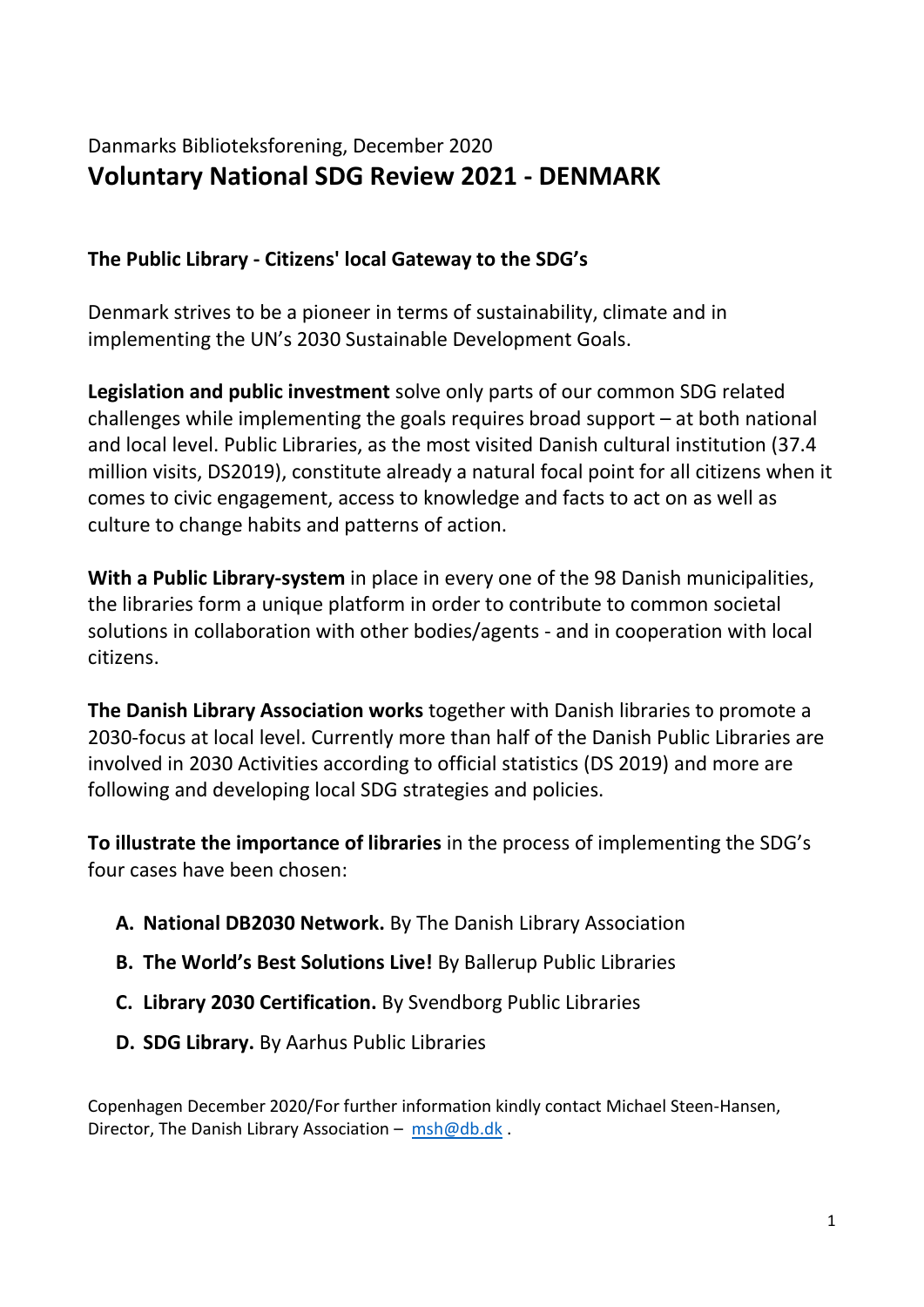# **A.National DB2030 Network**

## **1. Library Org.:**

The Danish Library Association (Danmarks Biblioteksforening)

### 2. **Project Title:**

DB 2030 Network

## **3. Related to SDG Goal(s):**

04 Inclusive Quality Education and Life-Long Learning

- 11 Sustainable, Strong Communities
- 16 Promote peaceful and Inclusive Societies for Sustainable Development
- 17 Partnerships

## **4. What:**

A National 2030 Network of cross-disciplinary character including both Libraries, NGOs etc. Working to stimulate 2030 activities in the library environment and related to Danish municipalities thus supporting 2030 initiatives at both national and local level.

### **5. How:**

After a kick-off Meeting in May 2019 the DLA2030 Network (DB2030 Netværk) was established as an informal network

<https://www.facebook.com/groups/706609713106254/> - now counting more than 210 members on a national scale.

Since Spring 2019 a number of meetings/conferences creating awareness about and/or supporting the SDG's– either for the network itself or for others - have taken place in 2019 and 2020 and will take place in the 2021 plus the following years. For the benefit of both society's development and individual citizens' lives.

## **6. Outcome (expected):**

A strong 2030 focus in the work of the public libraries in Denmark wherever relevant. Internally – in the organization of the library itself.

Externally **–** towards municipalities**,** local schools and other institutions as well as local associations and individual citizens.

## **7. Contact Person(s):**

*Michel Steen-Hansen*, Director, [msh@db.dk](mailto:msh@db.dk)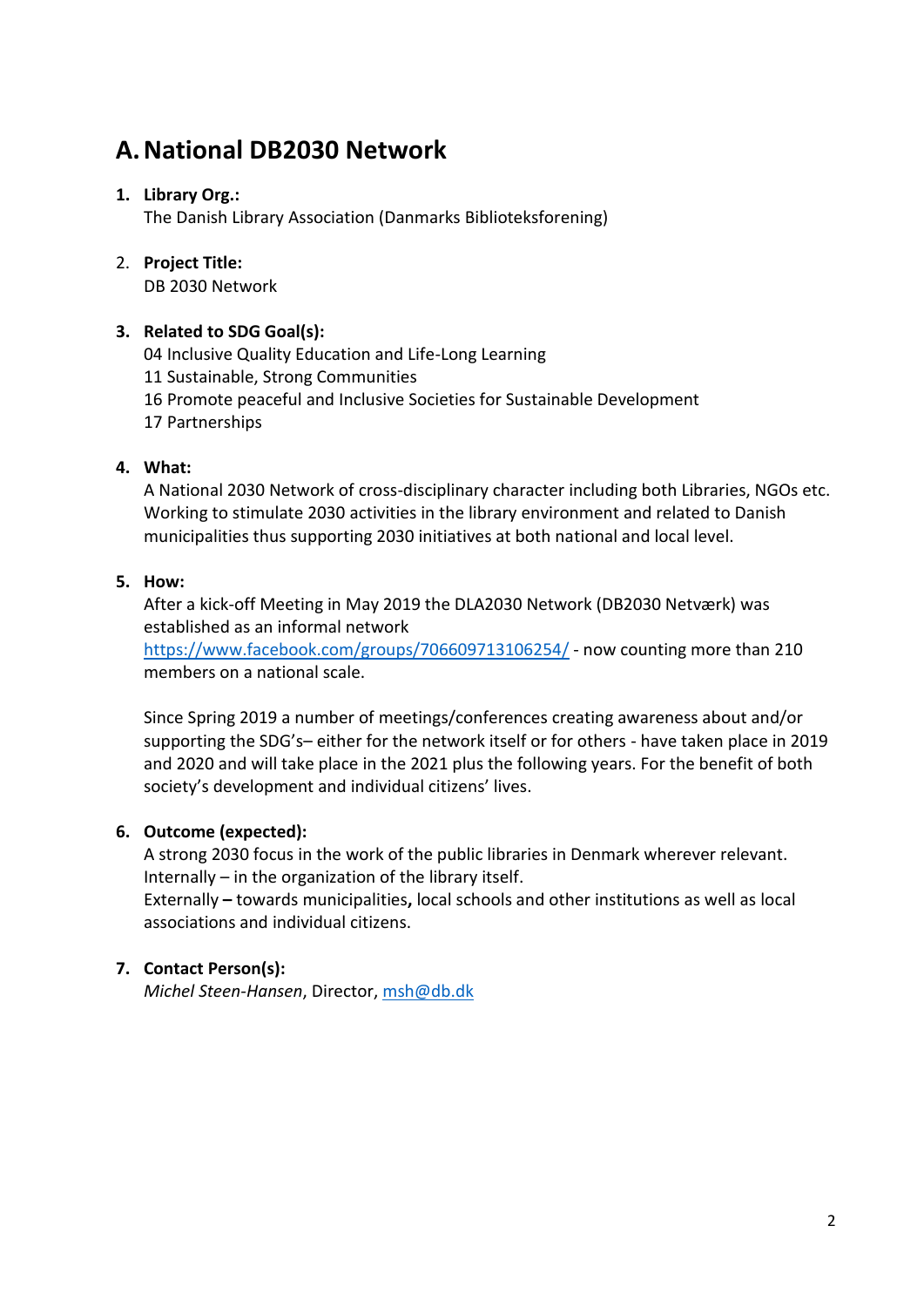

"The public library's strategic identity – is much more than books and lending out books. It is now a matter of translating the SDG goals into a Danish context, relevant to municipalities and libraries!" The DB2030 kick-off Meeting 14th May 2019, Odense.

Steen Hildebrandt, president of Danish Government's 2030 Panel (2017-2020), Professor Emeritus - Aarhus University. Photo: Kim Haugaard/*Danmarks Biblioteker* nr. 3, 2019.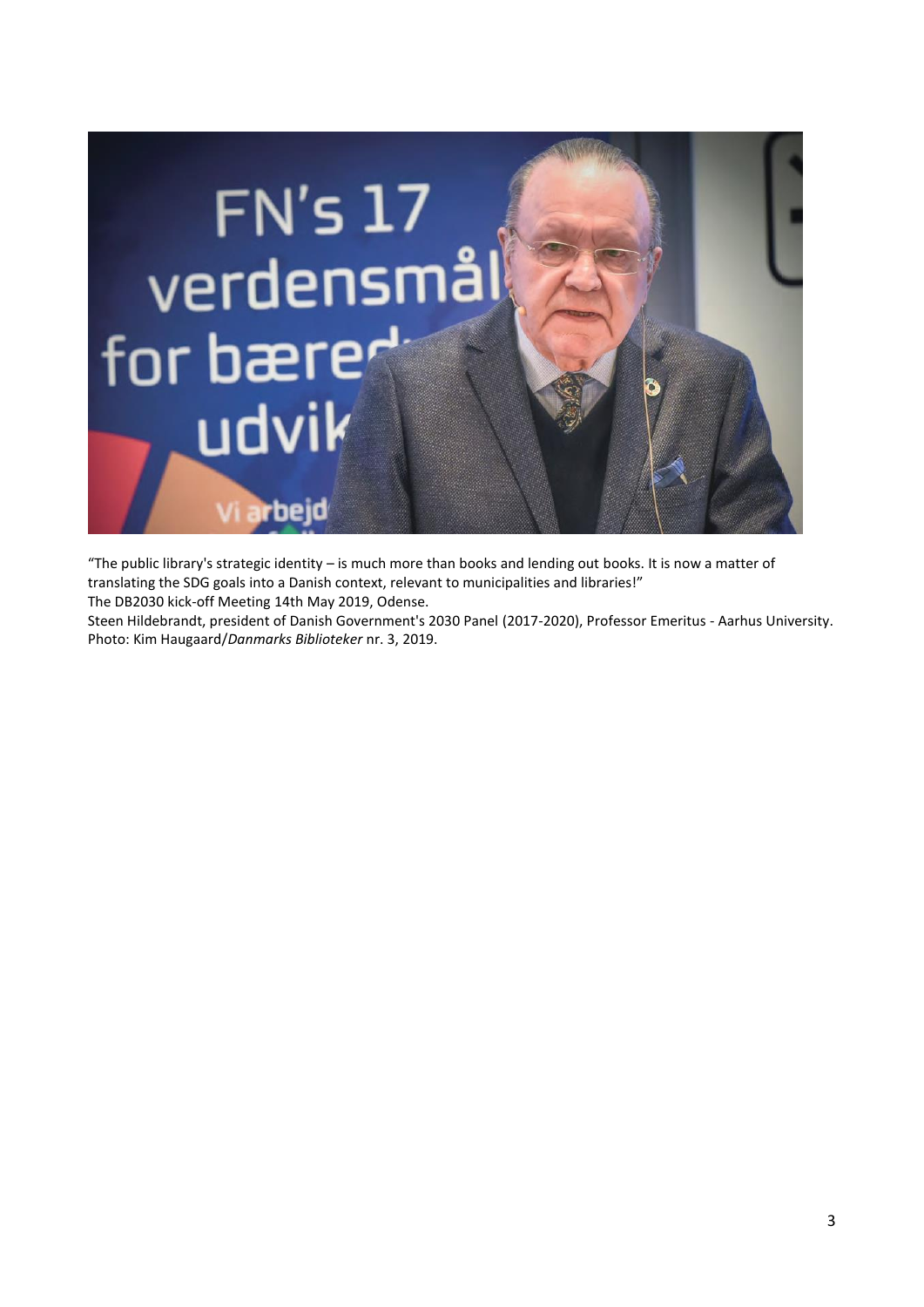# **B. The World's Best Solutions Live!**

## **1. Library:**

Ballerup Public Libraries (Ballerup Bibliotekerne) Banegårdspladsen 1 DK-2750 Ballerup

## **2. Project Title:**

The World's Best Solutions Live! (Verdens Bedste Løsninger Live)

## **3. Related to SDG Goal(s):**

SDG 4 - Education: festival for citizens and public education institutions on UN17 SDGs presenting a critical, but optimistic approach to solving the SDGs. SDG 11 and 17 – strong local societies and collaborations: Facilitating collaboration between local citizen groups, local, national and global educational institutions and "green" NGOs.

## **4. What:**

In 2019, the Ballerup Library held a two days festival on the SDG goals. The concept for the festival was inspired by Sunday Papers Live in London.

It was crucial to get the involvement of the local high school and the Technical University of Denmark (DTU), to explore the potential for collaboration of the two in the"neutral" setting that the library presents. The library collaborated with PLIX - Public Libray Innovation Exchange at MITand DTU in building Cube satelitte models sessions together with citizens and students from the local high school in the library makerspace.

On the first day of the festival 400 students attended. On day two of the festival, 250 citizens, volunteers, staff, keynote speakers and contributors spend a day eating, talking and learning about SDG goals.

(This was a fine higher attendance in Danish Public Libraries of The project was partly funded by the Danish Agency for Culture and Palaces (in Danish: Slots- og Kulturstyrelsen).

## **5. How:**

The festival was held in the library's space between the bookshelves. An idea to transform the normal library knowledge from the traditional books to the format with learning from being presented with different citizens' point of view and getting a critical but optimistic approach to solving the SDG goals. The stage and surroundings were decorated with old lamps (secondhand), small light balls, plates and pillows, sofas and armchairs, to make it a homestyle relaxed environment.

At the festival, students from DTU presented their latest replacement, lunch from the local organic farm, children making SDG hats, music from the music school and local citizens collecting rubbish outside the library.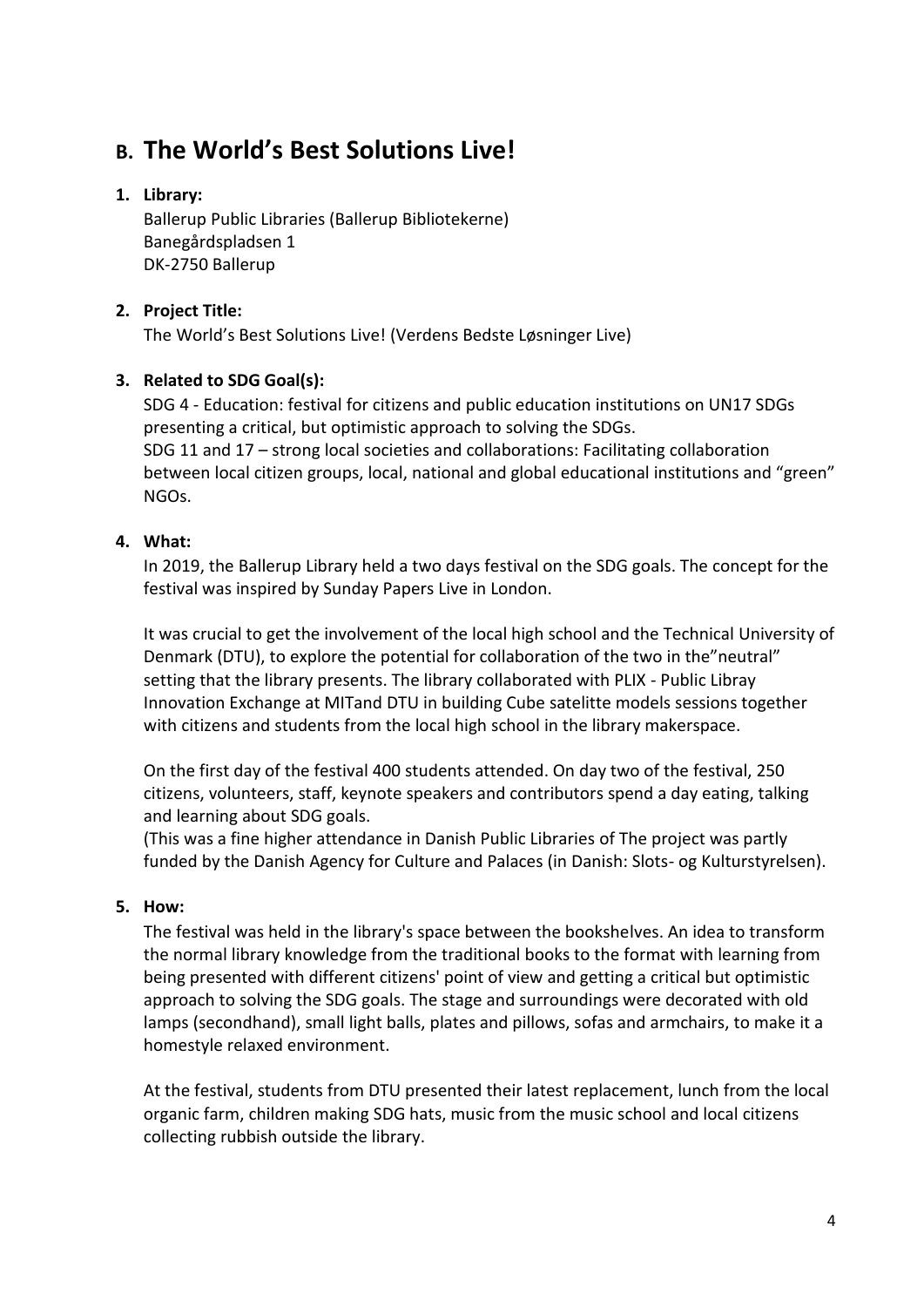On stage, keynote speakers gave lectures inspired by the format of TED TALK, stand-up and Sunday Papers Live. There were key people from Danish green organizations, celebrities with a green agenda, a chef who presented vegetarian food that tastes like meat and presentations about plastic in the oceans, sustainable clothes and much more.

The format was deliberately flexible, so that other libraries / cultural institutions easily could copy the concept.

The festival was primarily promoted locally via Facebook, Instagram, the local newspaper and posters / flyers at the libraries.

### The satellite sessions

The CubeSat program was developed by PLIX - Public Libray Innovation Exchange (MIT). Their idea of working with satellite technology could provide an understanding of how we monitor the globe from space - ice melting, forest death and so on.

In collaboration with PLIX, we ran the sessions in two different versions; one for the public and the other for high school students.

For the public. We choosed to arrange three 2-hour sessions. We invited the members of the Coding Pirates – the local "programming club" consisting of children and volunteer parents who meet every week together with citizens and volunteers from the library's makerspace. In the version for the high school students, we collaborated with DTU Space with their special knowledge of satellites.

### **6. Outcome (expected):**

Ballerup Library held another version of the festival - an event with speakers on the theme UN17 SDGs. This time the audience was keypersons and leaders from the Danish public libraries in Denmark,other professionals working with culture in Denmark, green NGOs and representatives from educational institutions. We invited them to share knowledge and methods to make a difference as a library in Denmark in contributing to SDGswith focus on the "why" and "how"?

The feedback from citizens were that they felt empowered and ready to go out and make a difference. The festival had shown them that things can be done locally as well as nationally.

Ballerup Library has now decided to organize the festival every year and work to involve more citizens to volunteer and be part of the development of the festival.

The library staff has become aware of bringing the SDGs into play in their activities. The local community and politicians now know that the library can provide knowledge, inspire people to action and be a part of the joint task of solving the SDGs.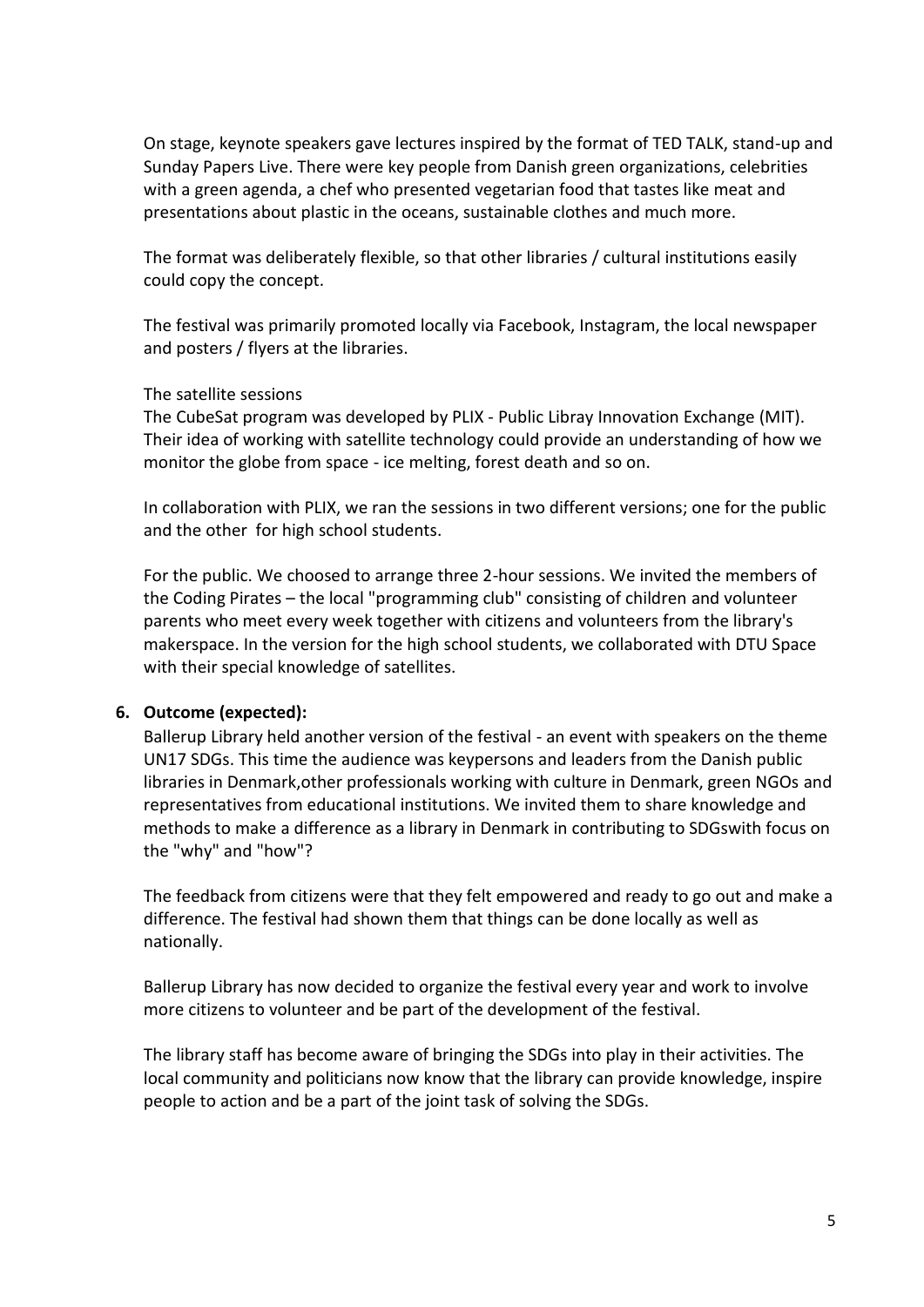## **7. Contact Person(s):**

*Thomas Sture Rasmussen***,** Innovation and strategy developer, tsr@balk.dk. *Ravinder Kaur-Pedersen***,** Director, [ravk@balk.dk](mailto:ravk@balk.dk)



Photo: Connie Hedegaard, former Danish Minister and former European Commissioner for Climate Action and as host Minister of the 2009 UN Climate Change, debating with moderator David Trads at the Ballerup Festival the 23rd November 2019. Photo: Ballerup Public Libraries.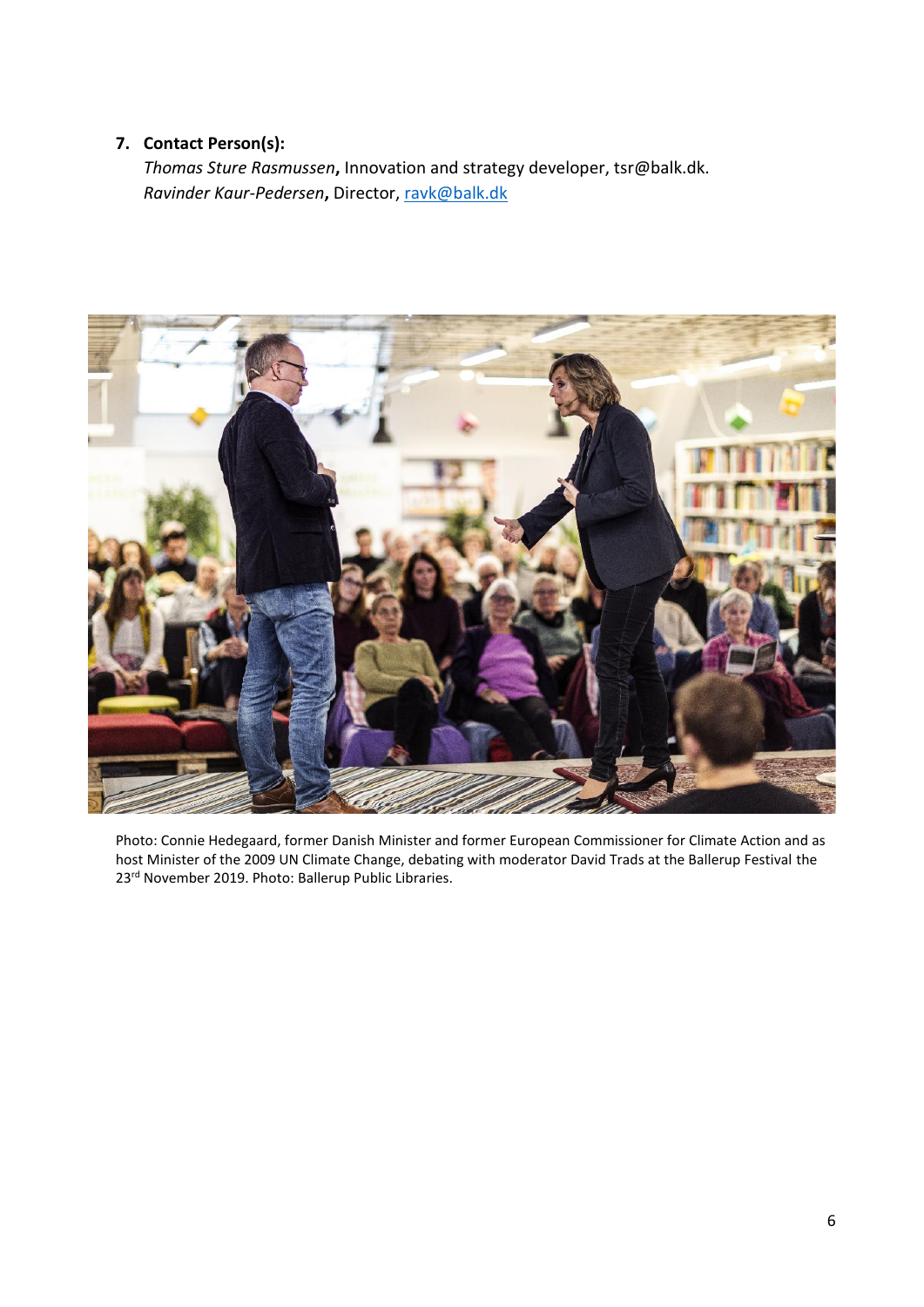# **C. Library 2030 Certification**

## **1. Library:**

Svendborg Public Libraries (Svendborg Bibliotek) Svinget 1 DK-5700 Svendborg

## 2. **Project Title:**

2030 Certification of Svendborg Public Library (Certificering af Svendborg Bibliotek)

## 3. **Related to SDG Goal(s):**

SDG 17 – Partnerships for action SDG 3 – Good health SDG 4 – Education SDG 12 – Responsible consumption

## 4. **What:**

By the help of the company Green Network, Svendborg Bibliotek has become certified Sustainable Business Partner. This means, that Svendborg Bibliotek has completed a CSR capacity measurement, which confirmed the required knowledge about sustainably and CSR tools. The CSR training by Green Network consisted of lessens in: Basics, analytics and strategies.

### 5. **How:**

Because of this certification, Svendborg Library has created á strategy for sustainability with the following focus points:

- To be a sustainable workplace
- To be a house of knowledge and development of sustainability
- To have healthy, competent and creative employees

A strategy where we commit ourselves to specific actions. We have developed plans for actions in the three areas above.

Working with sustainability is a conversion, that you have to give time – you might ask yourself, if working with biodiversity is actually a job for libraries. And the short answer is YES! We all have to take part in working with sustainability to achieve the 17 goals.

As an example we are currently, working on transforming the green areas surrounding the library into a giant buffet for insects, and an outdoor space for contemplation, mental health, well-being and much more.

### **6. Outcome (expected)**

Success criteria:

- We have to contribute to a shared responsibility
- We have to enlighten about the shared responsibility
- We have made success criteria for our actions i.e. how and what we are measuring, so that we know, if we have achieved our goals.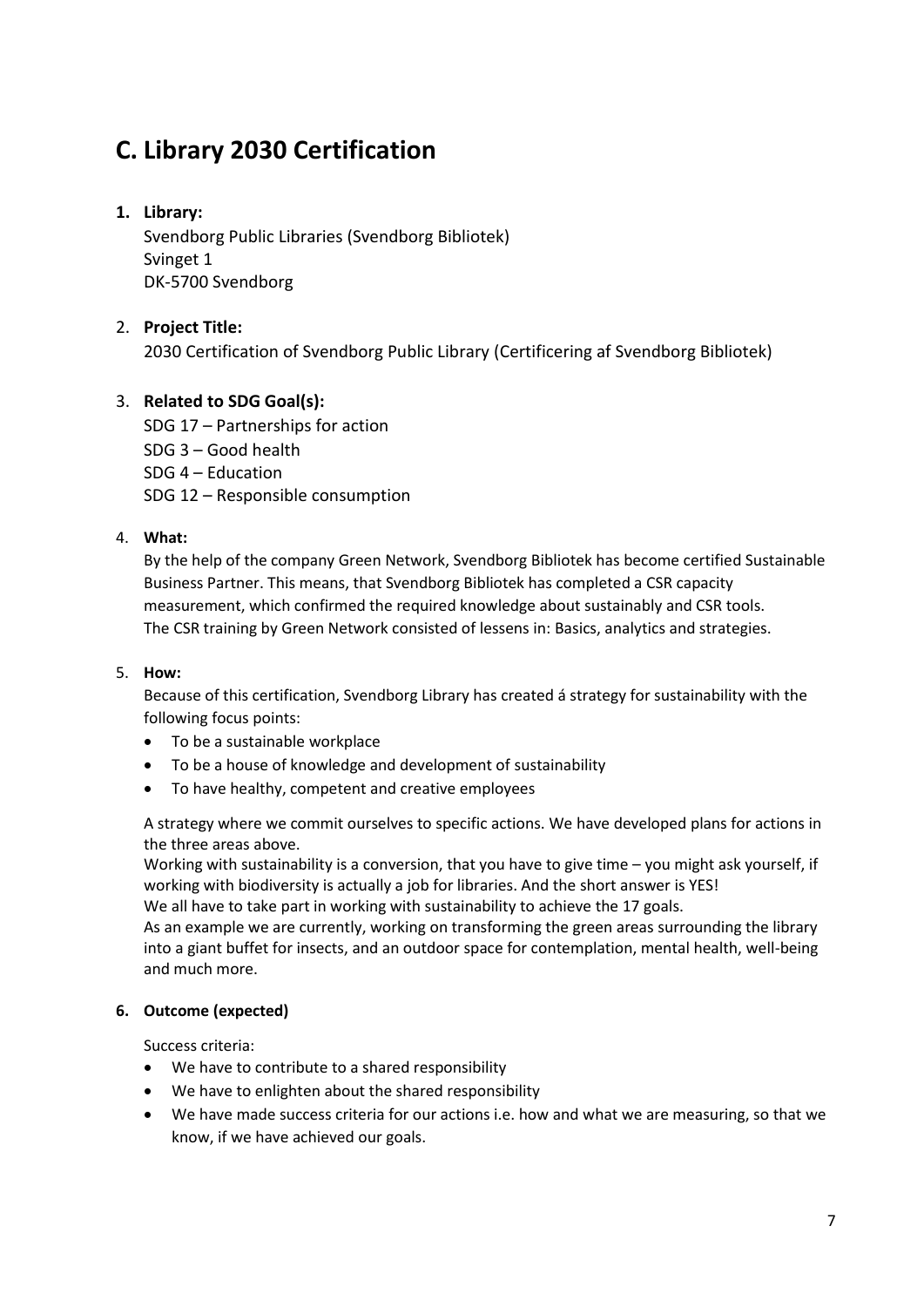• All employees are implementing sustainability in the everyday work

### 7. **Contact Person(s):**

*Diana Bøgelund Rosholt,* Coordinator, [Diana.bogelund.rosholt@svendborg.dk](mailto:Diana.bogelund.rosholt@svendborg.dk)



Photo: Svendborg Bibliotek.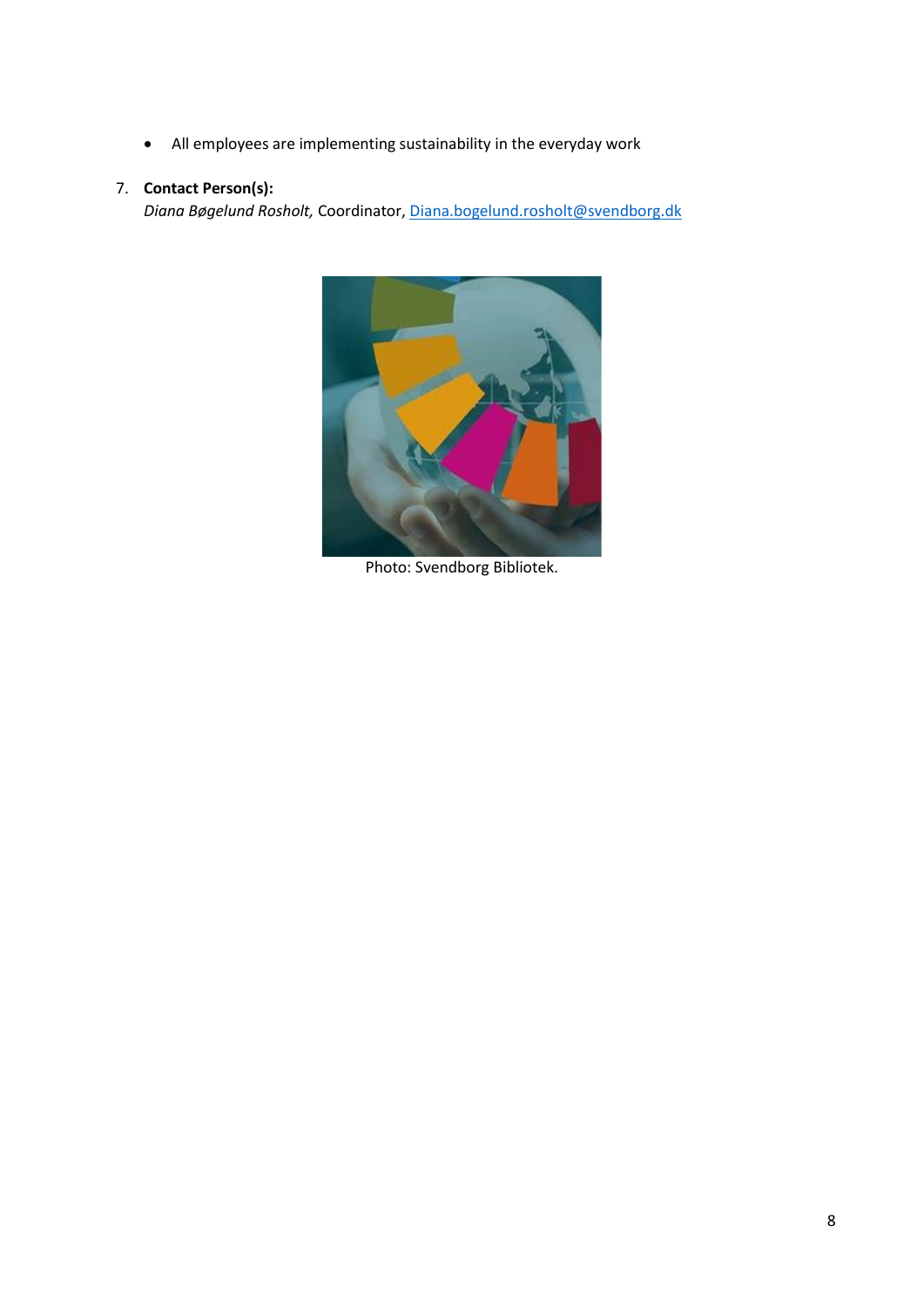## **D. SDG Library**

**1. Library:**  Aarhus Public Libraries DOKK1 Hack Kampmanns Plads 2 DK- 8000 Aarhus C

## **2. Project Title:**

SDG Library

### **3. Related to SDG Goal(s):**

Primarily SDG 17, Partnerships and SDG 11, Sustainable, strong Communities – but as a platform for working with any SDG and/or combination of SDG´s

### **4. What:**

The SDG Library is an expansion of the library space and the library DNA; The essence of "circularity" based on sharing, trust, equality, recycling and co-creation. This connects the essence of the library directly to the Brundtland definition of sustainability as a conglomerate of social, environmental and economic factors.

In the SDG Library Aarhus Public Libraries are co-creating a space with partners and citizens that will hold a living indoor/outdoor library. Here partners, citizens, children, schools, universities, NGO´s, local clubs can meet, share tools, knowledge, inspiration and lifehacks that help us all turn the SDG´s into everyday-life goals. This is a space to create a new community of practice related to the SDG's.

The physical space is made of recycled and crowdfunded materials and the goal is that it will become an SDG Toolbox for the community. Here you can find anything from nets and microscopes for looking at algeae in the harbor to kitchen-gear for community cooking with food waste, crowdsourced scrap for building prototypes, courses in humanity centered design, lectures on windmills by NGOs in partnership with the university, exhibitions on inequality created by homeless etc.

**Indoor** you find shared tools, spaces for reflection, meeting, networking and spaces for building, creating and tinkering.

**Outdoor** you find a community stage: anyone can take the stage for theater, concerts, stand up or use the frame for displaying visual art. The stage provides free and equal access to expression and art as a tool for SDG-action. Outdoor you also find a community space – an ancient construction of stones in a circle shaded by trees. This space provides equal access to dialogue and community as a tool for SDG-action. By providing opportunities for art, expression and dialogue as tools the outdoor SDG space transcends its physical structures and becomes a verb – something we *do* together for humanity and the planet.

### 5. **How:**

The Library focuses the process on Space, Relations and Tools to support SDG action

**The Space:** a co-created indoor/outdoor SDG space